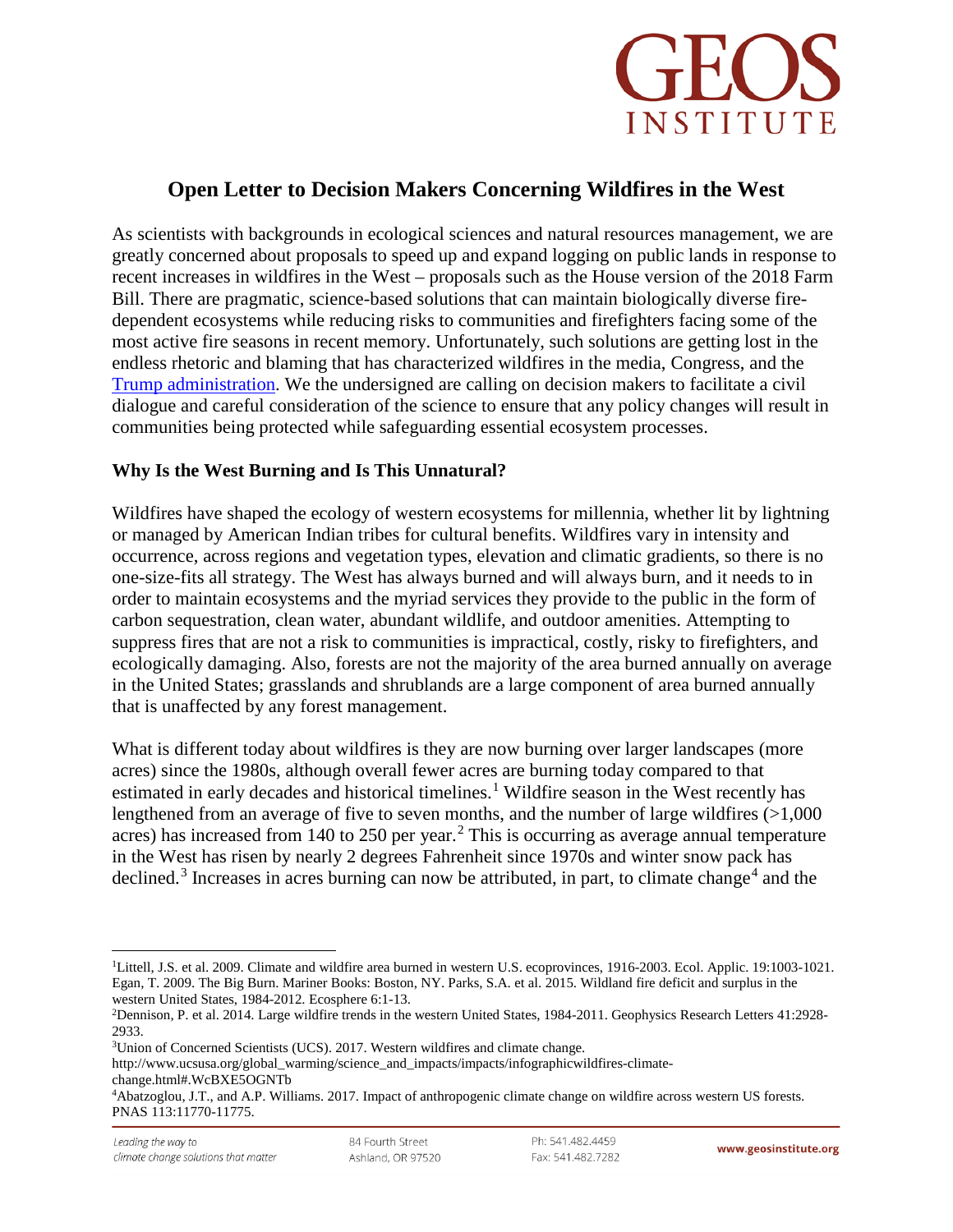increase is expected to continue in many areas with additional warming, leading to even greater suppression costs and loss of life.<sup>[5](#page-1-0)</sup>

In addition to climate change, more than 80 percent of fires nationwide have been caused by people,<sup>[6](#page-1-1)</sup> and millions of homes are now in harm's way,<sup>[7](#page-1-2)</sup> resulting in skyrocketing costs. Putting more money into fire suppression will not reduce homeowner losses as long as homes continue to be built next to fire-adapted ecosystems, lack defensible space<sup>[8](#page-1-3)</sup> and/or fire-proofing, and measures are not taken to reduce human-caused wildfire ignitions.<sup>6</sup>

## **What Is Active Management and Does It Work to Reduce Fire Activity?**

Active management has many forms and needs to be clearly defined in order to understand whether it is effective at influencing fire behavior. Management can either increase or decrease flammable vegetation, is effective or ineffective in dampening fire effects depending on many factors, especially fire weather, and has significant limitations and substantial ecological tradeoffs.

*Thinning Is Ineffective in Extreme Fire Weather* – Thinning is most often proposed to reduce fire risk and lower fire intensity. When fire weather is not extreme,<sup>[9](#page-1-4)</sup> thinning-from-below of small diameter trees followed by prescribed fire, and in some cases prescribed fire alone,<sup>[10](#page-1-5)</sup> can reduce fire severity in certain forest types for a limited period of time<sup>[11](#page-1-6)</sup>. However, as the climate changes, most of our fires will occur during extreme fire-weather (high winds and temperatures, low humidity, low vegetation moisture). These fires, like the ones burning in the West this summer, will affect large landscapes, regardless of thinning, and, in some cases, burn hundreds or thousands of acres in just a few days.<sup>[12](#page-1-7)</sup> Thinning large trees, including overstory trees in a stand, can increase the rate of fire spread by opening up the forest to increased wind velocity, damage soils, introduce invasive species that increase flammable understory vegetation, and impact wildlife habitat.<sup>9</sup> Thinning also requires an extensive and expensive roads network that degrades water quality by altering hydrological functions, including chronic sediment loads.

*Post-disturbance Salvage Logging Reduces Forest Resilience and Can Raise Fire Hazards* – Commonly practiced after natural disturbances (such as fire or beetle activity), post-disturbance clearcut logging hinders forest resilience by compacting soils, killing natural regeneration of

<span id="page-1-4"></span><span id="page-1-3"></span>9Moritz, M.A., et al. 2014. Learning to coexist with wildfire. Nature 515: 58-66. Schoennagel, T., et al. 2017. Ibid.

<span id="page-1-5"></span><sup>10</sup> Zachmann, L.J. et al. 2018. Prescribed fire and natural recovery produce similar long-term patterns of

change in forest structure in the Lake Tahoe basin, California. For. Ecol. and Manage. 409:276–287

<span id="page-1-6"></span><sup>11</sup>Stone, C. et al. 2003. Forest harvest can increase subsequent forest fire severity.

<span id="page-1-0"></span> <sup>5</sup>Schoennagel, T., et al. 2017. Adapt to more wildfire in western North American forests as climate changes. PNAS 114:4582- 4590.

<span id="page-1-2"></span><span id="page-1-1"></span><sup>&</sup>lt;sup>6</sup>Balch, J.K., et al. 2016. Human-started wildfires expand the fire niche across the United States. PNAS 114: 2946-2951.<br><sup>7</sup>Syphard, A.D., et al. 2013. Land use planning and wildfire: development policies influence future PLoS ONE 8(8):71708. Strader, S.M. 2017. Spatiotemporal changes in conterminous US wildfire exposure from 1940 to 2010.<br>Nat. Hazards https://doi.org/10.1007/s11069-018-3217-z.

Nat. Hazards <u>https://doi.org/10.1007/s11069-018-3217-z</u>.<br><sup>8</sup>Cohen, J.D. 2000. Preventing disaster: home ignitability in the wildland-urban interface. J. of Forestry 98: 15-21.

https://www.fs.fed.us/psw/publications/documents/psw\_gtr208en/psw\_gtr208en\_525-534\_stone.pdf

<span id="page-1-7"></span>Brown, R.T., et al. 2004. Forest restoration and fire: principles in the context of place. Cons. Biol. 18:903-912. Kalies, E.I., and L.L.Y. Kent. 2016. Tamm Review: Are fuel treatments effective at achieving ecological and social objectives? A systematic review. For. Ecol. and Manage. 375:84-95. Goodwin, M.J. et al. 2018. The 15-year post-treatment response of a mixedconifer understory plant community to thinning and burning treatments**.** <https://doi.org/10.1016/j.foreco.2018.07.058> <sup>12</sup>Stephens, S.L., et al. 2015. Large wildfires in forests: what can be done? Action Bioscience April 15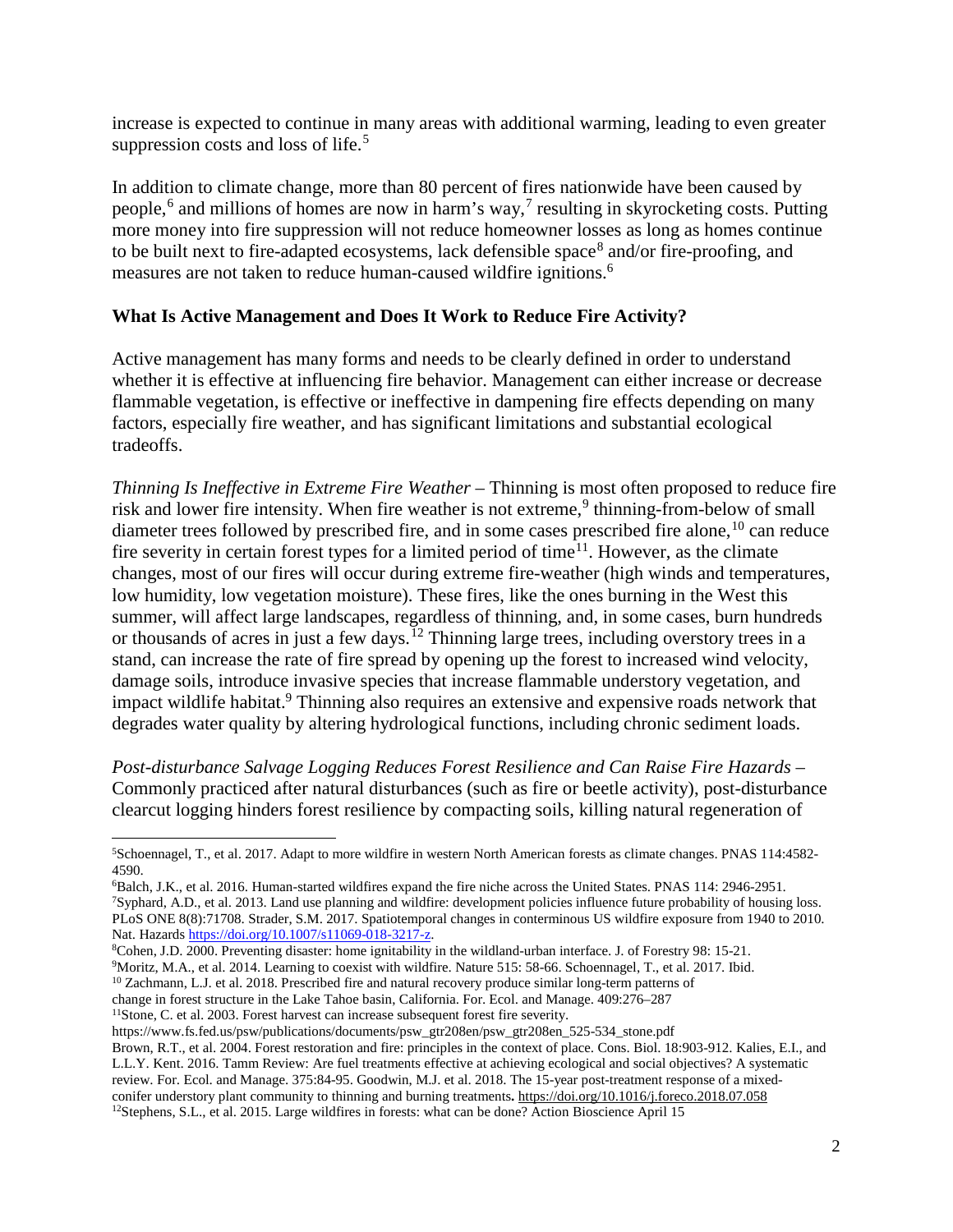conifer seedlings and shrubs associated with forest renewal, increases fine fuels from slash left on the ground that aids the spread of fire, removes the most fire-resistant large live and dead trees, and degrades fish and wildlife habitat.<sup>[13](#page-2-0)</sup> Roads, even "temporary ones," trigger widespread water quality problems from sediment loading. Forests that have received this type of active management typically burn more severely in forest fires.<sup>13</sup>

*Wilderness and Other Protected Areas Are Not Especially Fire Prone* – Proposals to remove environmental protections to increase logging for wildfire concerns are misinformed. For instance, scientists<sup>[14](#page-2-1)</sup> recently examined the severity of 1,500 forest fires affecting over 23 million acres during the past four decades in 11 western states. They found fires burned more severely in previously logged areas, while fires burned in natural fire mosaic patterns of low, moderate and high severity, in wilderness, parks, and roadless areas, thereby, maintaining resilient forests. Consequently, there is no legitimate reason for weakening environmental safeguards to curtail fires nor will such measures protect communities.

## **Closing Remarks and Need for Science-based Solutions**

The recent increase in wildfire acres burning is due to a complex interplay involving humancaused climate change coupled with expansion of homes and roads into fire-adapted ecosystems and decades of industrial-scale logging practices. Policies should be examined that discourage continued residential growth in ecosystems that evolved with fire. The most effective way to protect existing homes is to ensure that they are as insusceptible to burning as possible (e.g., fire resistant building materials, spark arresting vents and rain-gutter guards) and to create defensible space within a 100-foot radius of a structure. Wildland fire policy should fund defensible space, home retrofitting measures and ensure ample personnel are available to discourage and prevent human-caused wildfire ignitions. Ultimately, in order to stabilize and ideally slow global temperature rise, which will increasingly affect how wildfires burn in the future, we also need a comprehensive response to climate change that is based on clean renewable energy and storing more carbon in ecosystems.

Public lands were established for the public good and include most of the nation's remaining examples of intact ecosystems that provide clean water for millions of Americans, essential wildlife habitat, recreation and economic benefits to rural communities, as well as sequestering vast quantities of carbon. When a fire burns down a home it is tragic; when fire burns in a forest it is natural and essential to the integrity of the ecosystem, while also providing the most costeffective means of reducing fuels over large areas. Though it may seem to laypersons that a postfire landscape is a catastrophe, numerous studies tell us that even in the patches where fires burn most intensely, the resulting wildlife habitats are among the most biologically diverse in the West.<sup>[15](#page-2-2)</sup> For these reasons, we urge you to reject misplaced logging proposals that will damage

<span id="page-2-0"></span><sup>&</sup>lt;sup>13</sup>Lindenmayer, D.B., et al. 2008. Salvage logging and its ecological consequences. Island Press: Washington, D.C. Thompson, J.R., and T.A. Spies. 2009. Vegetation and weather explain variation in crown damage within a large mixed-severity wildfire.

<span id="page-2-1"></span><sup>&</sup>lt;sup>14</sup>Odion et al. 2004. Fire severity patterns and forest management in the Klamath National Forest, northwest California, USA. Cons. Biol. 18:927-936. Zald, H., and C. Dunn. 2018. Severe fire weather and intensive forest management increase fire severity in a multi-ownership landscape. Ecol. Applic. 4:1068-1080. Bradley, C.M., et al. 2016. Does increased forest protection correspond to higher fire severity in frequent-fire forests of the western United States? Ecosphere 7:1-13.

<span id="page-2-2"></span><sup>15</sup>DellaSala, D.A., and C.T. Hanson. 2015. The ecological importance of mixed-severity fire: nature's phoenix. Elsevier: Boston http://www.sciencedirect.com/science/book/9780128027493 (Chapters 1 through 5, and 11).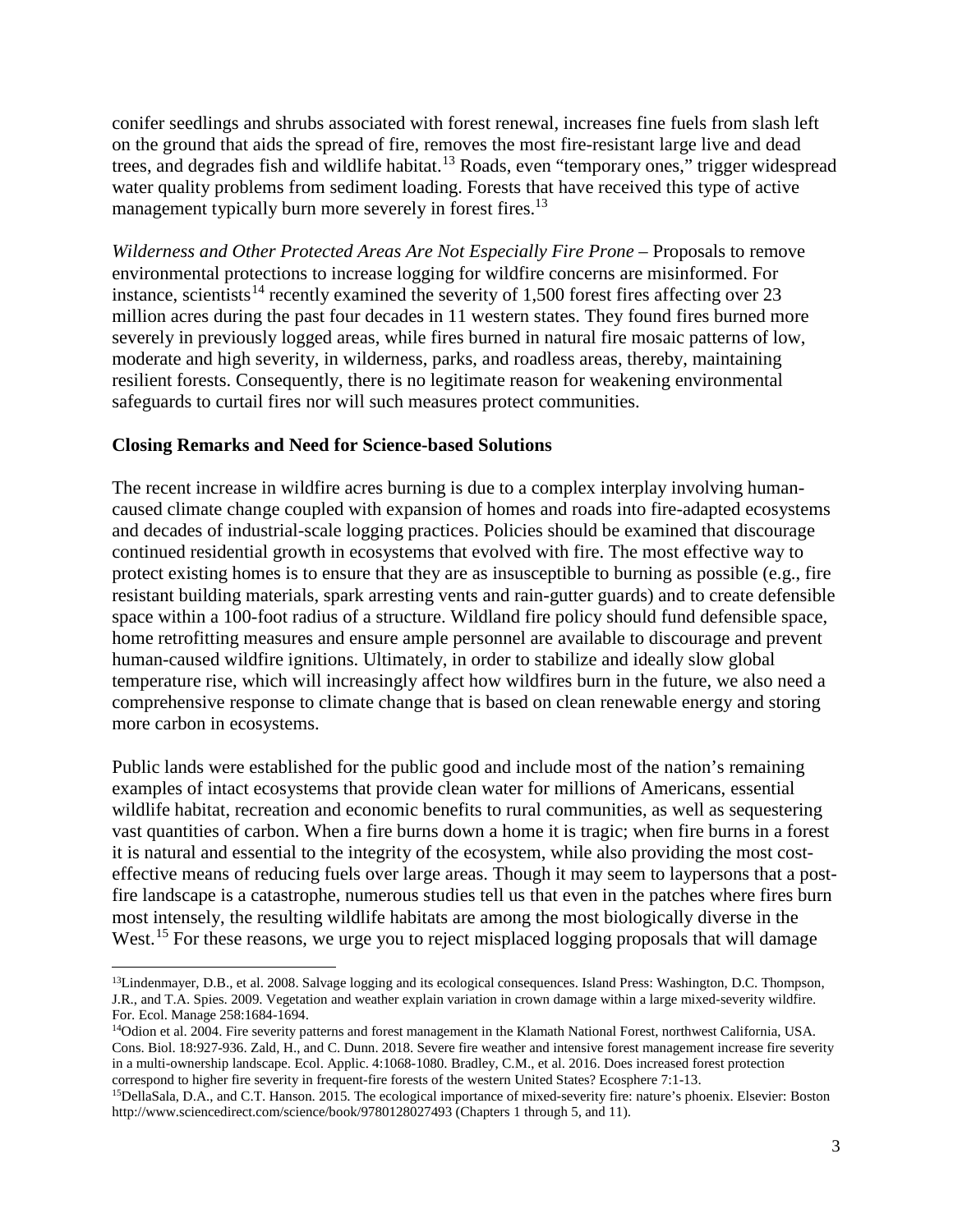our environment, hinder climate mitigation goals and will fail to protect communities from wildfire.

Sincerely (affiliations are listed for identification purposes only),

Paul Alaback, Ph.D. Professor Emeritus University of Montana Missoula, MT

John Alcock, Ph.D. Emeritus Regents Professor of Biology Tempe, AZ

Donald Alley, M.S. Fisheries Biologist D.W. Alley & Associates Brookdale, CA

Malek Al-Marayati, M.S. Pasadena, CA

Danielle Amoroso, M.S. Professor Los Angeles, CA

Jennifer Anderson, B.A. Retired Lecturer, Environmental Studies University of California Santa Cruz, CA

William Armbruster, Ph.D. Principal Research Scientist Institute of Arctic Biology, University of Alaska Fairbanks, AK

Richard Baker, Ph.D. Emeritus Prof., Earth and Env. Science University of Iowa Iowa City, IA

William Baker, Ph.D. Professor Emeritus University of Wyoming Laramie, WY

Jesse Barber, Ph.D. Associate Professor Boise State University Boise, ID

Paul Beier, Ph.D. Professor of Conservation Biology School of Forestry, Northern Arizona Univ. Flagstaff, AZ

Craig Benkman, Ph.D. Professor University of Wyoming Laramie, WY

Linda Bernhardt, M.S. Former County Natural Resources Manager Talent, OR

Leslie Bishop, Ph.D. Professor Emerita of Biology Earlham College Nashville, IN

Scott Black, M.S. Executive Director Xerces Society Portland, OR

James Blauth, Ph.D. Professor of Biology University of Redlands Redlands, CA

David Blockstein, Ph.D. Senior Adviser Assoc. for Env. Studies and Sciences Takoma Park, MD

Katherine Bode, M.S. Senior Botanist Avila and Assoc. Consulting Engineers, Inc. Gerton, NC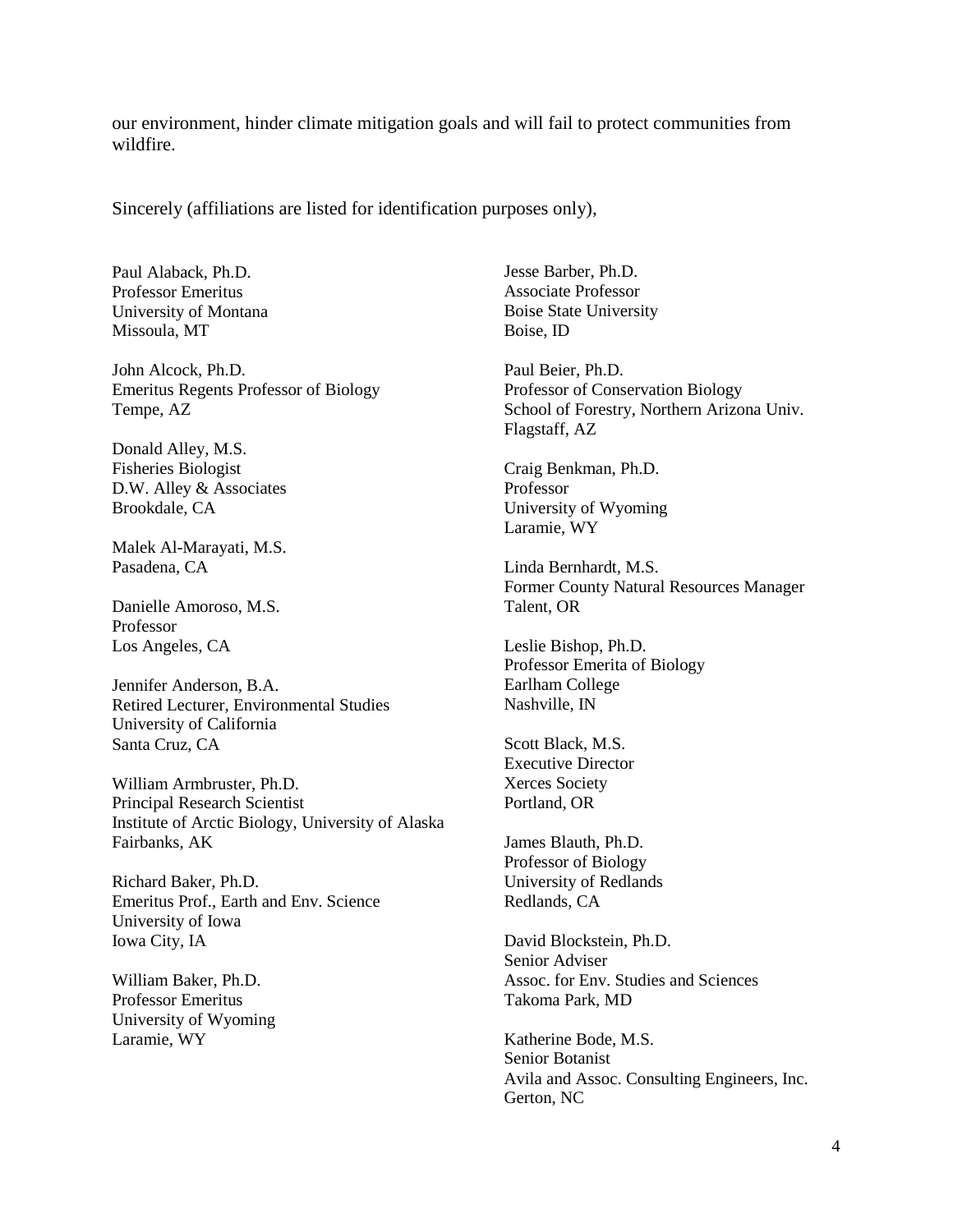Monica Bond, M.S. Principal Scientist Wild Nature Institute Concord, NH

Jim Boone, Ph.D. Owner Desert Wildlife Consultants, LLC Las Vegas, NV

Brooke Boswell, M.S. Research Program Manager University of Northern British Columbia (UNBC) Seattle, WA

Curtis Bradley, M.S. Senior Scientist Center for Biological Diversity Tucson, AZ

Richard Bradley, Ph.D. Associate Professor, Emeritus The Ohio State University Columbus, OH

Dennis Bramble, Ph.D. Professor (Emeritus) University of Utah Escalante, UT

Chelsea Brisson, M.S. Student Northridge, CA

Barbara Brower, Ph.D. Professor Portland State University Portland, OR

Betsy Bultema, M.S. Nevada City, CA

Steven Buskirk, Ph.D. Professor Emeritus University of Wyoming Laramie, WY

Ken Carloni, Ph.D. Science and Natural Resources Chair Umpqua Community College (Ret.) Roseburg, OR

Ron Carroll, Ph.D. Distinguished Fellow, River Basin Center University of Georgia Watkinsville, GA

Bobb Carson, Ph.D. Professor and Dean Emeritus Lehigh University Coopersburg, PA

Donna Cassidy-Hanley, Ph.D. Freeville, NY

F. Stuart Chapin, Ph.D. Forest Ecosystem Ecologist, Retired University of Alaska Fairbanks Fairbanks, AK

Eric Chivian, M.D. Founder and Former Director Harvard Medical School Boston, MA

Raymond Clarke, Ph.D. Professor Emeritus Sarah Lawrence College Bronxville, NY

Patrick Crist, Ph.D. Director of Conservation Planning Broomfield, CO

Sam Davis, Ph.D. Research Manager Dogwood Alliance Asheville, NC

Brittany Davis, Ph.D. Assistant Professor of Env. Science Allegheny College Meadville, PA

Dominick A. DellaSala, Ph.D. Chief Scientist Geos Institute Ashland, OR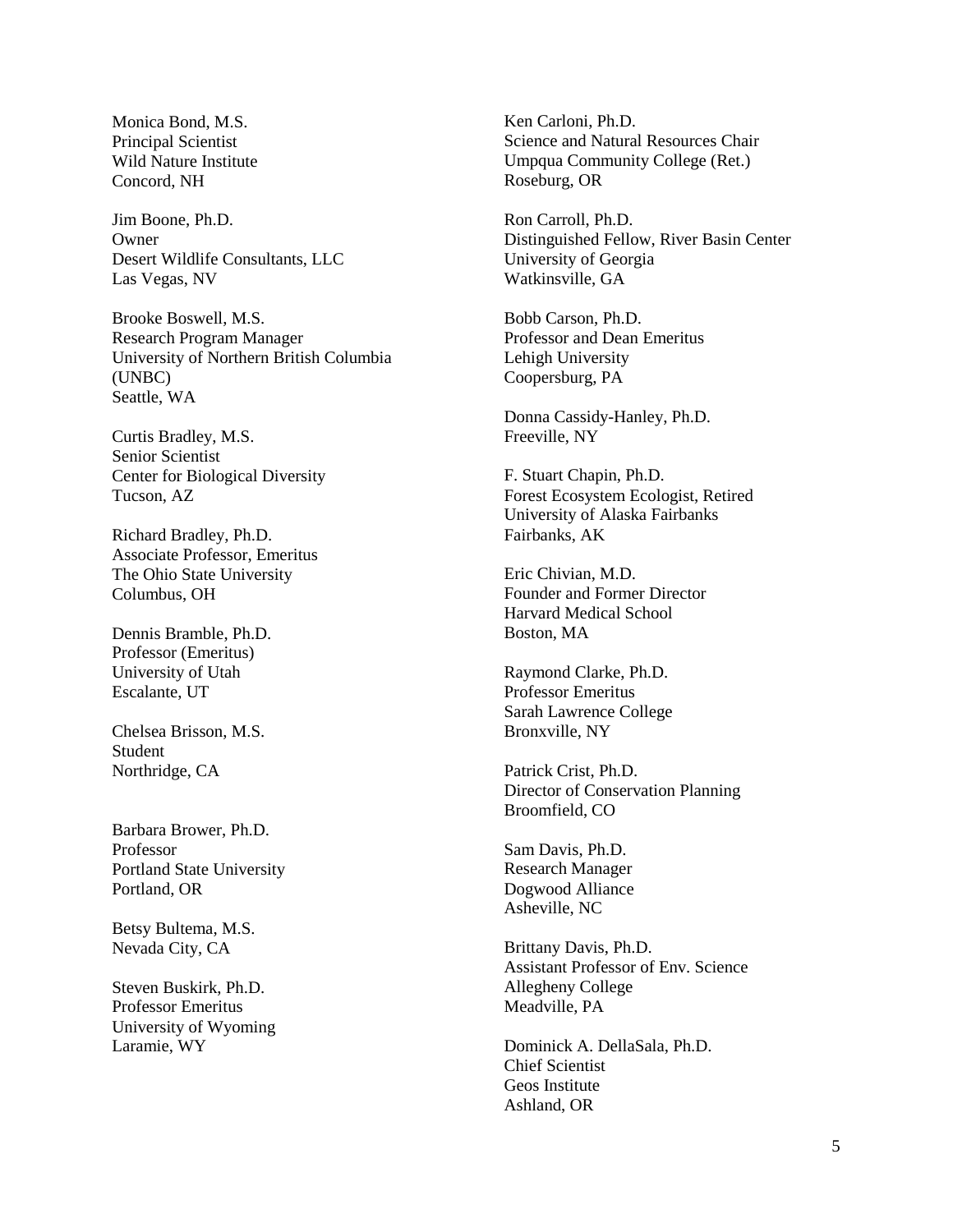Alan Dickman, Ph.D. Professor Emeritus University of Oregon Eugene, OR

Andrew Dobson, Ph.D. Prof. of Ecology and Evol. Biology Princeton University Princeton, NJ

Craig Downer, Ph.D. Candidate Wildlife Ecologist Andean Tapir Fund Minden, NV

Tom Dudley, Ph.D. Research Scientist University of California Santa Barbara, CA

Christopher Dunn, Ph.D. Research Scientist Oregon State University Corvallis, OR

Vern Durkee, Ph.D. Retired Botanist Ithaca, NY

Richard E Edelmann, Ph.D. **Director** Miami University Oxford, OH

Robert Espinoza, Ph.D. Professor California State University, Northridge Northridge, CA

Gerald Estberg, Ph.D. Retired University of San Diego Port Angeles, WA

Jonathan Evans, Ph.D. Professor of Biology University of the South Sewanee, TN

Daniel Feller, B.S. Western Region Ecologist Department of Natural Resources Swanton, MD

Doug Fischer, Ph.D. Research Scholar Ronin Institute Santa Barbara, CA

Daniel Fisher, Ph.D. Professor University of Michigan Ann Arbor, MI

Thomas Fleischner, Ph.D. Executive Director Natural History Institute Prescott, AZ

Eric Forsman, Ph.D. Research Wildlife Biologist, Retired Corvallis, OR

Michael Fox, DVM PhD, DSc Private consultant Minneapolis, MN

Janet Franklin, Ph.D. Distinguished Professor of Biogeography University of California - Riverside Riverside, CA

Douglas Frederick, Ph.D. Professor **NCSU** Raleigh, NC

Jerry Freilich, Ph.D. National Park Service Research Coordinator Olympic National Park (retired) Bend, OR

Lee Frelich, Ph.D. Director, Center for Forest Ecology University of Minnesota St. Paul, MN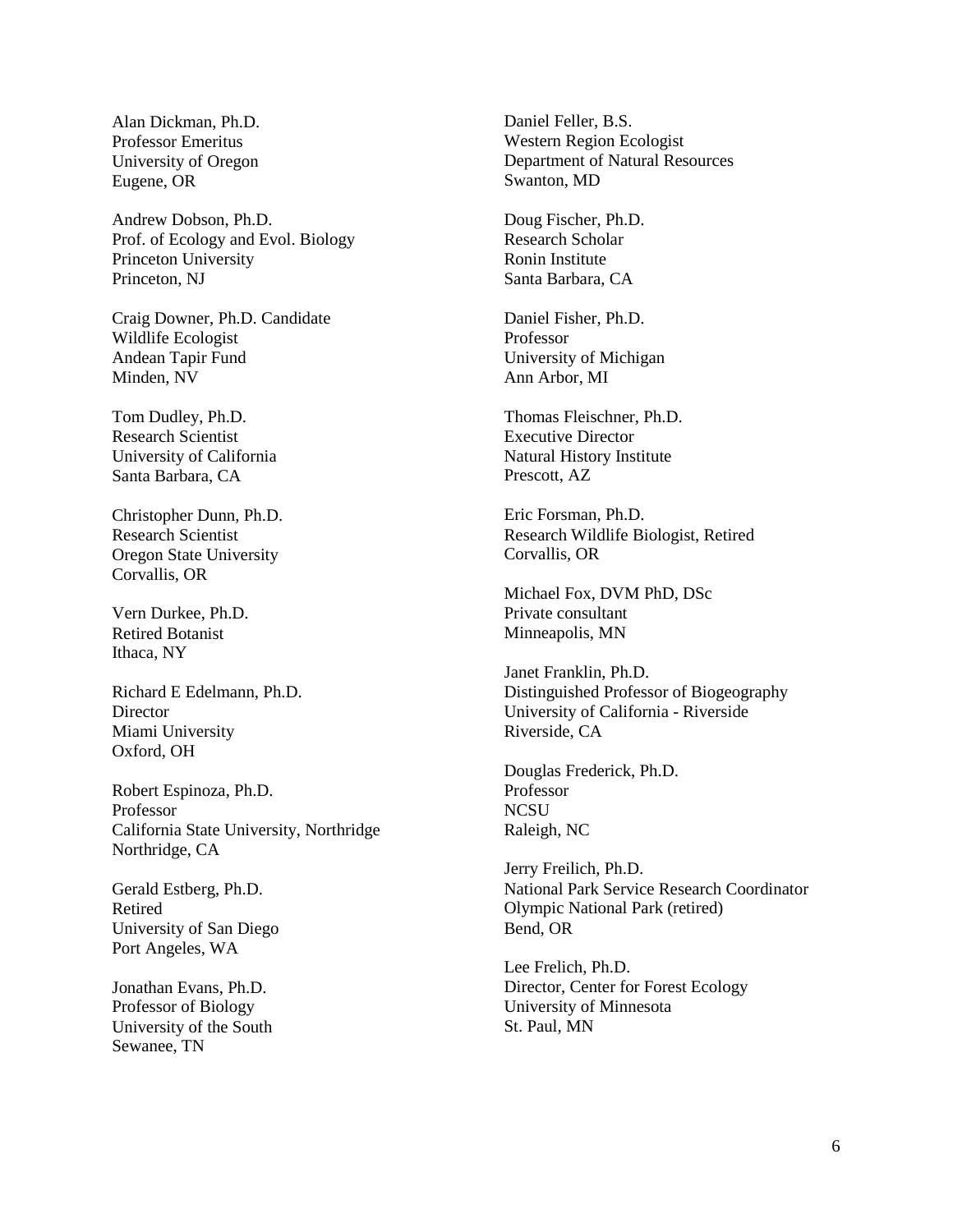Christopher Frissell, Ph.D. Principle Research Scientist Frissell & Raven Hydrobiology & Landscape Sciences Polson, MT

Evan Frost, M.S. Terrestrial Ecologist Wildwood Consulting Ashland, OR

Stephen W Fuller, Ph.D. Professor Emeritus University of Mary Washington Fredericksburg, VA

Christine Perala Gardiner, Ph.D. Senior Advisor Deer Creek Association Cave Junction, OR

A. Gatz, Ph.D. Professor of Zoology Ohio Wesleyan University Delaware, OH

John Gerwin, M.S. Research Curator, Ornithology N. Carolina Museum of Natural Sciences Raleigh, NC

Alexandra Getches, B.S. Plant Biologist National Park Service Thousand Oaks, CA

Steven Green, Ph.D. Professor Emeritus University of Miami Coral Gables, FL

Gregory Grether, Ph.D. Professor University of California Los Angeles, CA

Ed Grumbine, Ph.D. Land and Conservation Director Grand Canyon Trust Flagstaff, AZ

Chad T. Hanson, Ph.D. Research Ecologist Earth Island Institute Berkeley, CA

Richard Halsey, M.S. **Director** California Chaparral Institute Escondido, CA

Cheryl Harding, Ph.D. Professor Emeritus Hunter College New York, NY

Stacey Harmer, Ph.D. Professor University of California, Davis Davis, CA

Cindy Haws, M.S. Professor of Science Umpqua Community College Myrtle Creek, OR

Betsy Herbert, Ph.D. Freelance writer Sempervirends Fund Corvallis, OR

Fritz Hertel, Ph.D. Professor CSU Northridge Northridge, CA

Nancy Hoalst-Pullen, Ph.D. Acworth, GA

Ingrid Hogle, M.S. Ecologist and GIS expert Self-employed Oakland, CA

Karen Holl, Ph.D. Professor of Environmental Studies University of California, Santa Cruz Santa Cruz, CA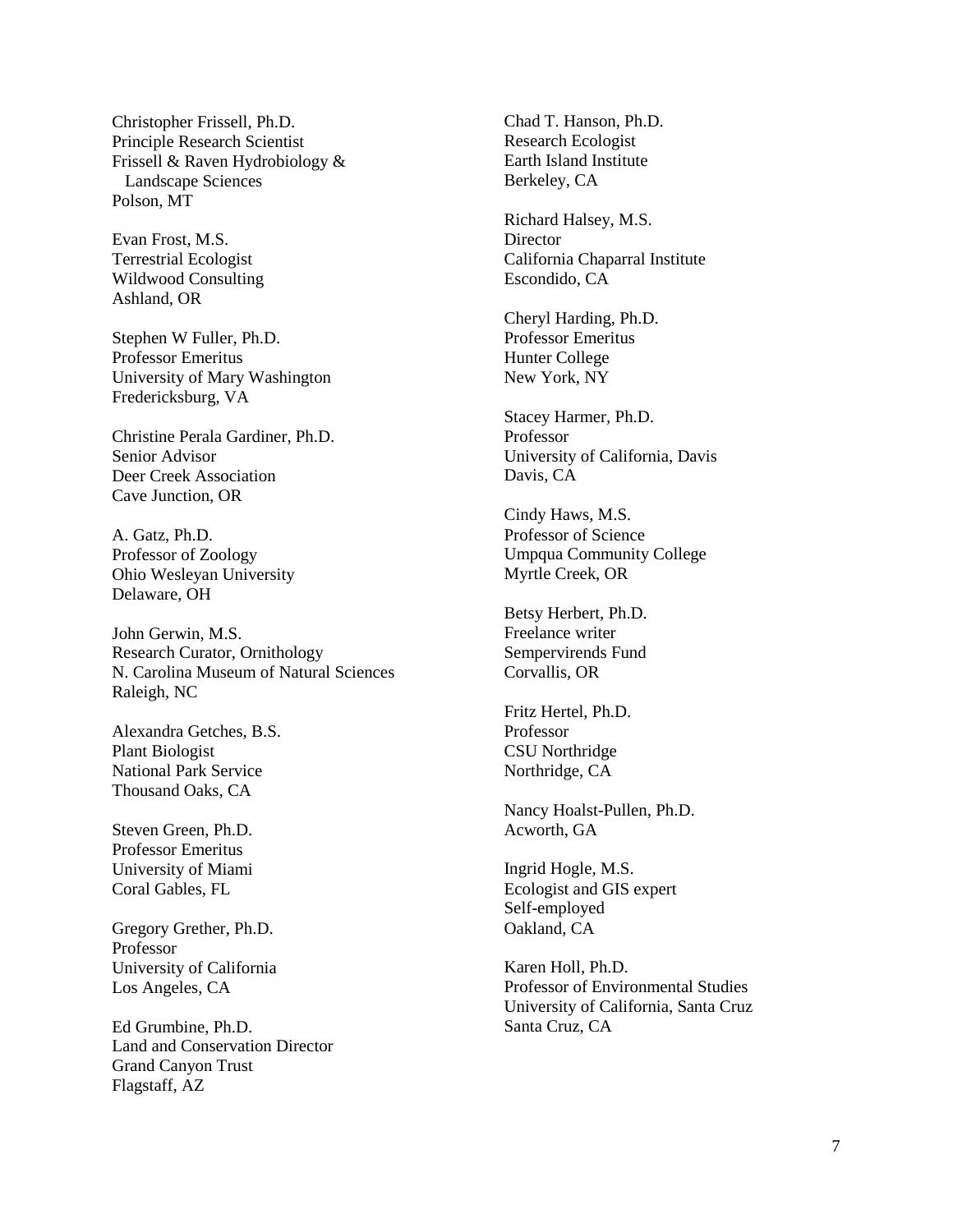Richard Holmes, Ph.D. Research Professor of Biology Dartmouth College Hanover, NH

Paula Hood, M.S. Co-Director Blue Mountains Biodiversity Project Portland, OR

Malcolm Hunter, Ph.D. Professor University of Maine Orono, ME

Richard Hutto, Ph.D. Professor Emeritus University of Montana Missoula, MT

Timothy Ingalsbee, Ph.D. Executive Director Firefighters United for Safety, Ethics, and Ecology Eugene, OR

Jerome Jackson, Ph.D. Professor Emeritus Florida Gulf Coast University Ft. Myers, FL

David Janos, Ph.D. Professor Emeritus University of Miami Corvallis, OR

Robert Jarvis, Ph.D. Professor emeritus Oregon State University Corvallis, OR

Mitchell Johns, Ph.D. Professor Emeritus Soil and Plant Scientist California State University Chico, CA

Jay Jones, Ph.D. Professor of Biology and Biochemistry University of La Verne La Verne, CA

Alan Journet, Ph.D. Co-Facilitator Southern Oregon Climate Action Now Jacksonville, OR

Jacob Kann, Ph.D. Aquatic Ecologist Aquatic Ecosystem Sciences LLC Ashland, OR

David Karowe, Ph.D. Professor of Biological Sciences Western Michigan University Kalamazoo, MI

James Karr, Ph.D. Professor Emeritus University of Washington Seattle, WA

Sterling Keeley, Ph.D. Professor of Botany University of Hawaii Honolulu, HI

Ian Keene, Ph.D. Environmental Scientist Conf. Tribes of the Siletz Newport, OR

Duane. Keown, Ph.D. Professor Emeritus, Science Education University of Wyoming Laramie, WY

Ruth Ann Kern, Ph.D. Associate Professor California State University, Fresno Fresno, CA

Maya R. Khosla, M.S. Ecologist Ecological Studies Rohnert Park, CA

Kevin Kilpatrick, B.A. Electric Utility Consultant San Diego, CA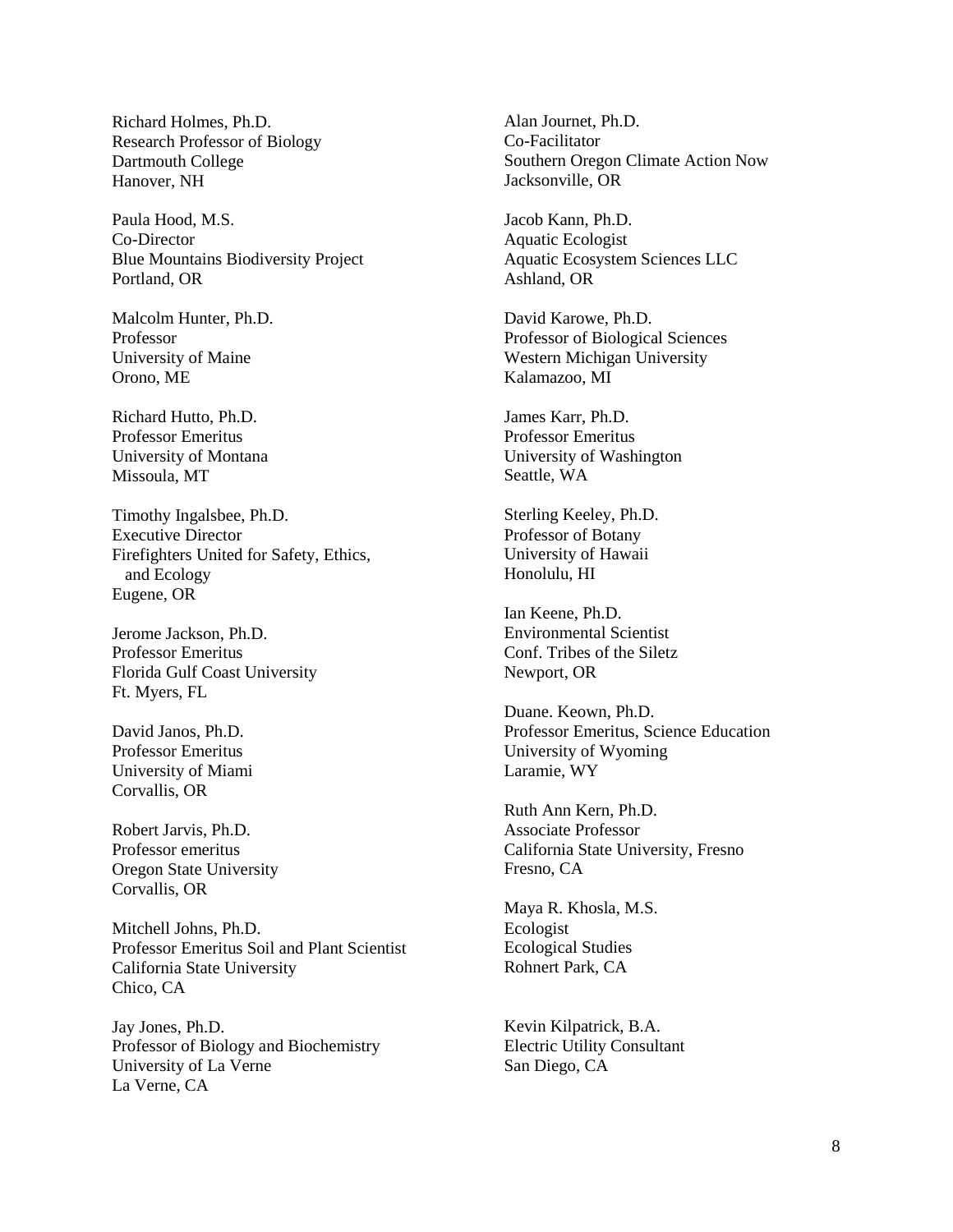Bruce Kirchoff, Ph.D. Professor of Biology Greensboro, NC

Marni Koopman, Ph.D. Climate Change Scientist Geos Institute Ashland, OR

Grace Kostel, M.S. Botanist Black Hills State University Aurora, NE

Fayette Krause, Ph.D. Retired Pt. Townsend, WA

John Lamperti, Ph.D. Professor of Mathematics, Emeritus Dartmouth College Hanover, NH

Russell Lande, Ph.D. Emeritus Professor Dept. of Biology, University of California San Diego, CA

Rick Landenberger, Ph.D. Science and Management Specialist, and Assistant Planner West Virginia Land Trust Morgantown, WV

Marc Lapin, Ph.D. Assistant Laboratory Professor Middlebury College Middlebury, VT

Beverly Law, Ph.D. Professor, Global Change Biology Oregon State University Corvallis, OR

Geoffrey Lawrence, M.S. University Lecturer N. Hennepen Community College Pittsford, NY

Derek Lee, Ph.D. Principal Scientist Wild Nature Institute Concord, NH

Richard Lee, Ph.D. University Distinguished Professor Miami University Oxford, OH

Jason A. Lillegraven, Ph.D. Arts and Sciences Dist. Emeritus Prof. University of Wyoming Laramie, WY

Harvey Lillywhite, Ph.D. Professor of Biology University of Florida Gainesville, FL

Brian Linkhart, Ph.D. Professor of Biology Colorado College Colorado Springs, CO

Darryl Lloyd, M.S. Author, photographer Friends of Mount Adams Hood River, OR

Frank Logiudice, M.S. Associate Instructor, Biology University of Central Florida Orlando, FL

Travis Longcore, Ph.D. Assistant Professor University of Southern California Los Angeles, CA

Thomas Lovejoy, Ph.D. George Mason University Washington, DC

Loys Maingon, Ph.D. Research Director Strathcona Wilderness Institute Courtenay, British Columbia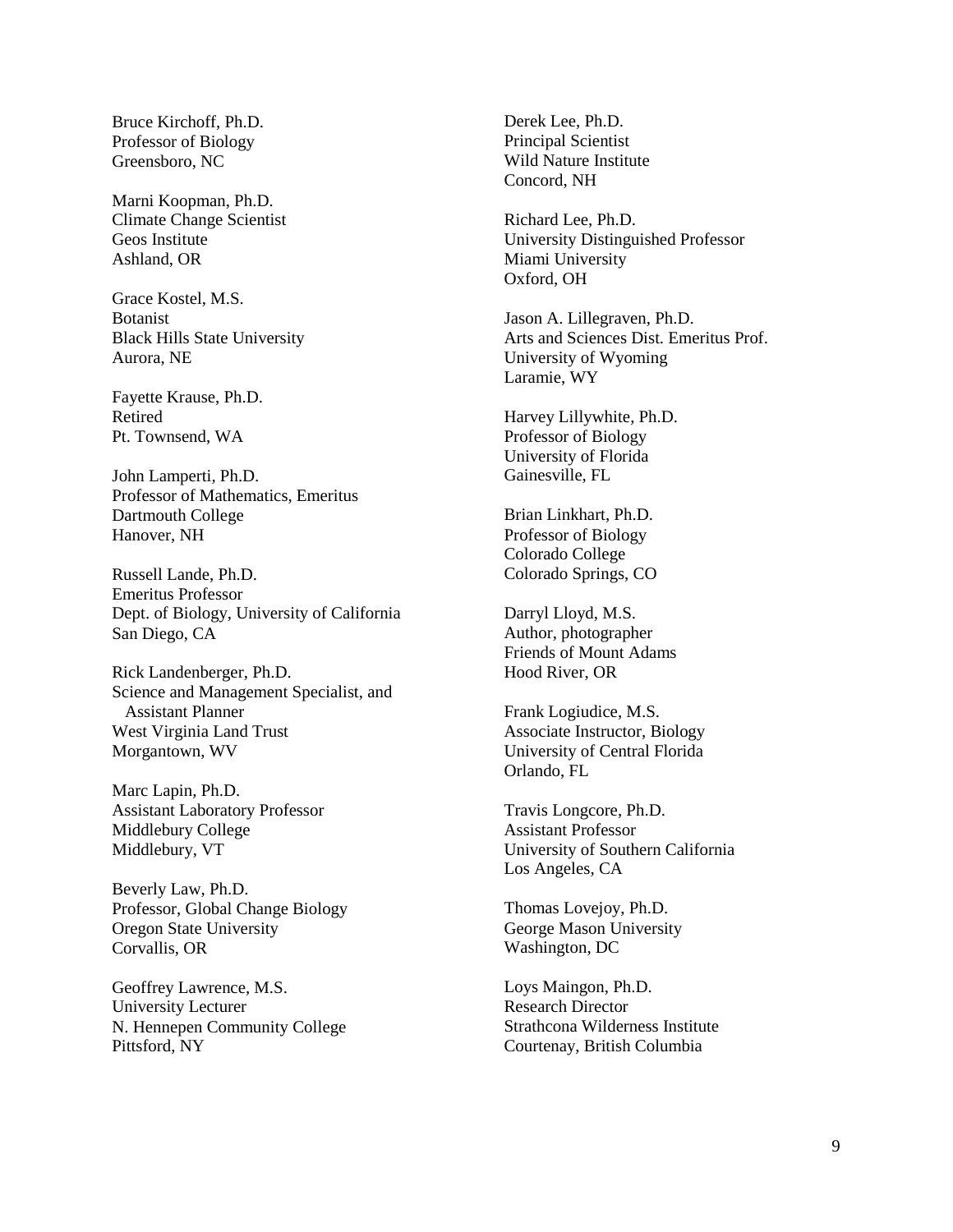Julin Maloof, Ph.D. Professor of Plant Biology University of California, Davis Davis, CA

Janet Marsden, Ph.D. Ph.D. candidate Syracuse University Syracuse, NY

Travis Marsico, Ph.D. Associate Professor Arkansas State University Jonesboro, AR

John Marzluff, Ph.D. Professor University of Washington Seattle, WA

Chris Maser, M.S. Corvallis, OR

Kathleen McCarthy, M.S. Landscape Restoration Project Manager New York, NY

Carl McDaniel, Ph.D. Prof. of Biology Emeritus; Visiting Prof. Rensselaer and Oberlin College Oberlin, OH

Robert Meese, Ph.D. Staff Research Associate IV, retired University of California - Davis Davis, CA

Gary Meffe, Ph.D. Research Professor, Retired University of Florida Brandon, VT

Char Miller, Ph.D. Pomona College Claremont, CA

Wayne Minshall, Ph.D. Emeritus Professor of Ecology Idaho State University Inkom, ID

Dillon Monroe, M.S. **Student** California State University, Northridge Northridge, CA

Max Moritz, Ph.D. Cooperative Extension Wildfire Specialist U.C. Division of Agriculture & Natural Resources Santa Barbara, CA

Josie Moss, B.S. Field Biologist Aptos, CA

Ellen Moyer, Ph.D. Principal Greenvironment, LLC Montgomery, MA

Rob Mrowka, M.S. Senior Scientist Center for Biological Diversity Franklinville, NY

Dennis D. Murphy, Ph.D. Research Professor Biology Department, University of Nevada Reno, NV

K. Greg Murray, Ph.D. T. Elliot Weier Prof. of Plant Sciences Hope College Holland, MI

Philip Myers, Ph.D. Professor, Emeritus University of Michigan Ann Arbor, MI

Richard Nawa, M.A. Staff Ecologist Klamath-Siskiyou Wildlands Center Ashland, OR

Charles R. Neal, B.S. Ecologist US Dept. of Interior (retired) Cody, WY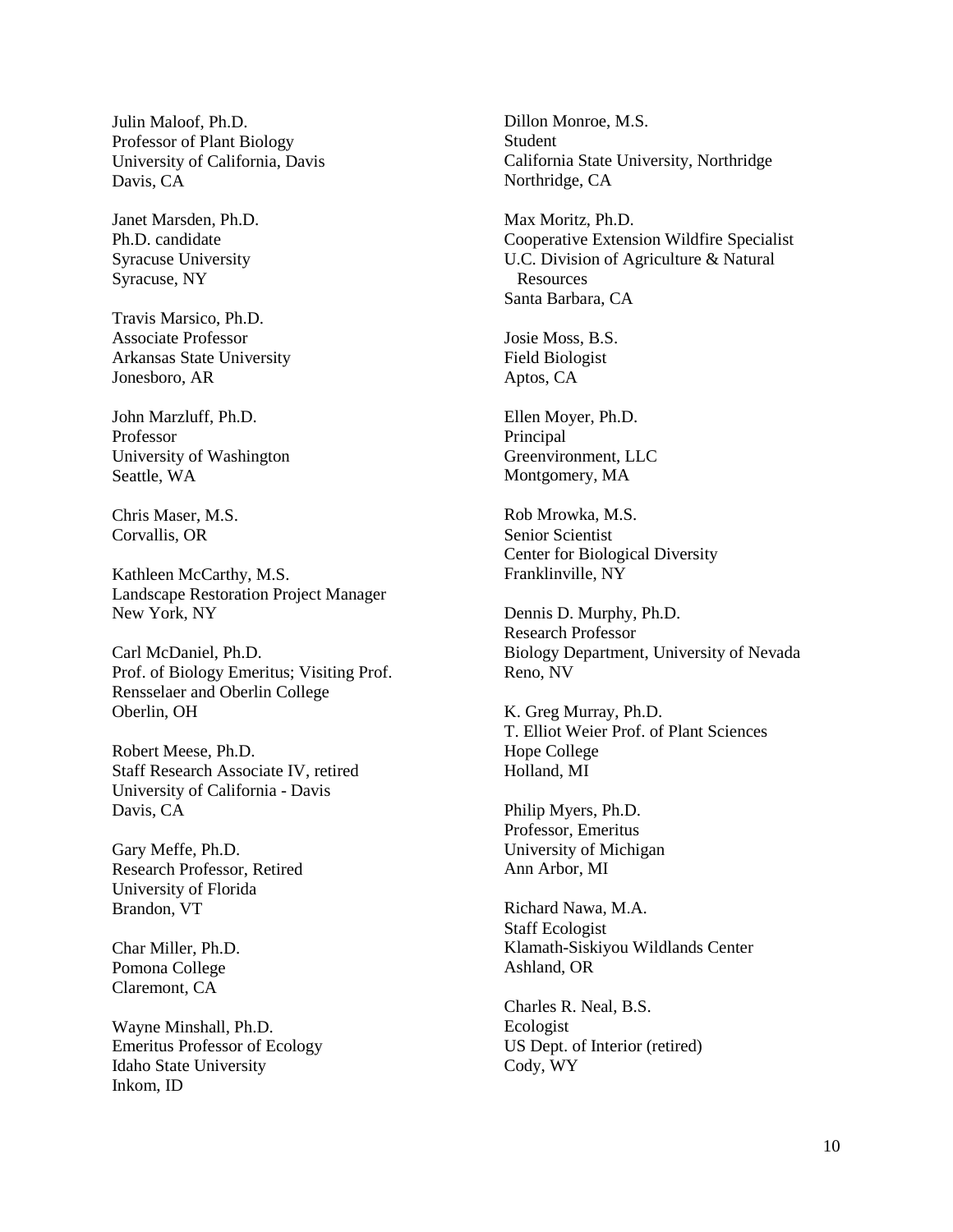Gerald Niemi, Ph.D. Professor Duluth, MN

Barry Noon, Ph.D. Professor of Wildlife Ecology Colorado State University Fort Collins, CO

Elliott Norse, Ph.D. Ancient Forests of the Pacific Northwest Redmond, WA

Reed Noss, Ph.D. President Florida Institute for Conservation Science Sarasota, FL

Philip Nyhus, Ph.D. Associate Prof. of Env. Studies Colby College Waterville, ME

Dennis Odion, Ph.D. Research Ecologist Earth Research Institute University of California Ashland, OR

David Olson, Ph.D. Conservation Biologist Conservation Earth Washington, DC

Michael Parker, Ph.D. Professor of Biology Southern Oregon University Ashland, OR

Simmi Patel, M.S. New York, NY

Gustav Paulay, Ph.D. Professor University of Florida Gainesville, FL

Dennis Paulson, Ph.D. Director Emeritus Slater Museum, Univ. of Puget Sound Tacoma, WA

Stuart Pimm, Ph.D. Doris Duke Chair of Conservation Duke University Durham, NC

Gerald Post, DVM Medical Director The Veterinary Cancer Center Norwalk, CT

Thomas Power, Ph.D. Professor Emeritus University of Montana Missoula, MT

Jessica Pratt, Ph.D. Assistant Professor University of California - Irvine Irvine, CA

Riley Pratt, Ph.D. Environmental Scientist University of California, Irvine Irvine, CA

Cameron Pujdak, M.S. **CSUN** Northridge, CA Robert Pyle, Ph.D.

Independent Biologist Xerces Society Gray's River, WA

James Quinn, Ph.D. Professor Emeritus Rutgers University New Brunswick, NJ

John Ratti, Ph.D. Research Professor University of Idaho Moscow, ID

Peter Raven, Ph.D. President Emeritus Missouri Botanical Garden St. Louis, MO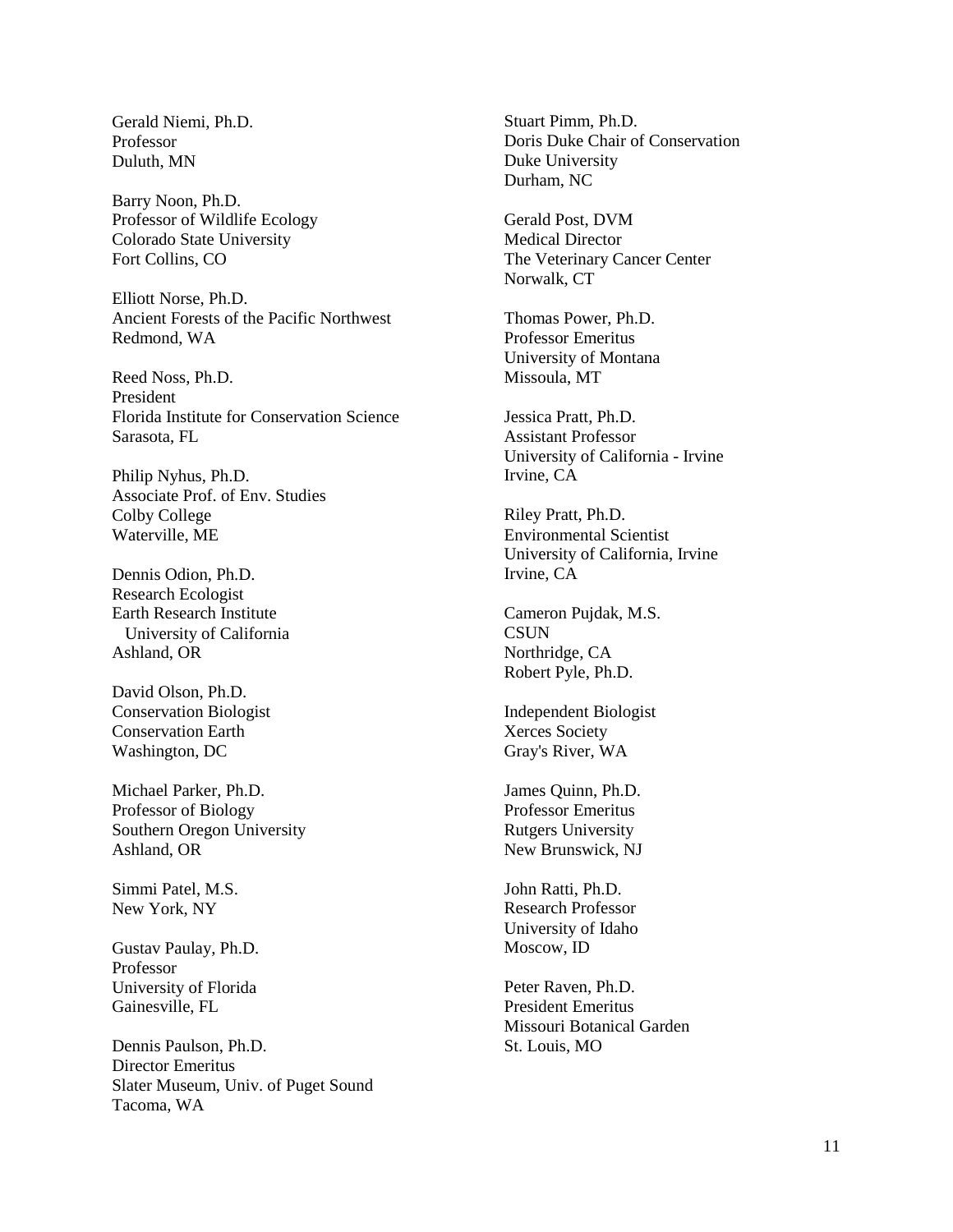Ryan Rebozo, Ph.D. Director of Conservation Science Pinelands Preservation Alliance Southampton, NJ

Khale Century Reno, M.Ed. Executive Director Wyoming Wilderness Association Sheridan, WY

Fred Rhoades, Ph.D. Research Assoc. & Retired Bio. Instructor Western Washington University Bellingham, WA

Ann F. Rhoads, Ph.D. Retired Professor of Botany Morris Arboretum of the Univ. of Pennsylvania Philadelphia, PA

Amy Rossman, Ph.D. Research Leader (retired) Mycology Laboratory Beltsville, MD

Matthew Rubino, M.S. Research Associate North Carolina State University Raleigh, NC

Will Russell, Ph.D. Professor San Jose State University San Jose, CO

Scott Russell, Ph.D. Professor University of Oklahoma Norman, OK

Robin Salter, Ph.D. Professor Emeritus Oberlin College Oberlin, OH

Paul Schaeffer, Ph.D. Associate Professor Miami University Oxford, OH

Charles Schelz, M.S. Ecologist Cascade-Siskiyou NM Ashland, OR

Paula Schiffman, Ph.D. Professor of Biology California State University, Northridge Los Angeles, CA

David Schindler, Ph.D. Killam Memorial Prof.of Ecology Emeritus University of Alberta Edmonton, Alberta

Fiona Schmiegelow, Ph.D. Professor University of Alberta / Yukon College Whitehorse, Yukon

Karl Schneider, M.S. Retired Alaska Dept. of Fish and Game Alaska Dept. of Fish and Game (ret.) Homer, AK

Tania Schoennagel, Ph.D. University of Colorado Boulder, CO

Kathy Schwager, M.S. Ecologist Yaphank, NY

Mark Shapley, Ph.D. Research Paleolimnologist Idaho State University Helena, MT

Janet Shellman Sherman, Ph.D. Research Scientist, Lecturer Cornell University, Retired Gold Beach, OR

Stevem Singer, M.S. Forest Biologist Self-employed Santa Cruz, CA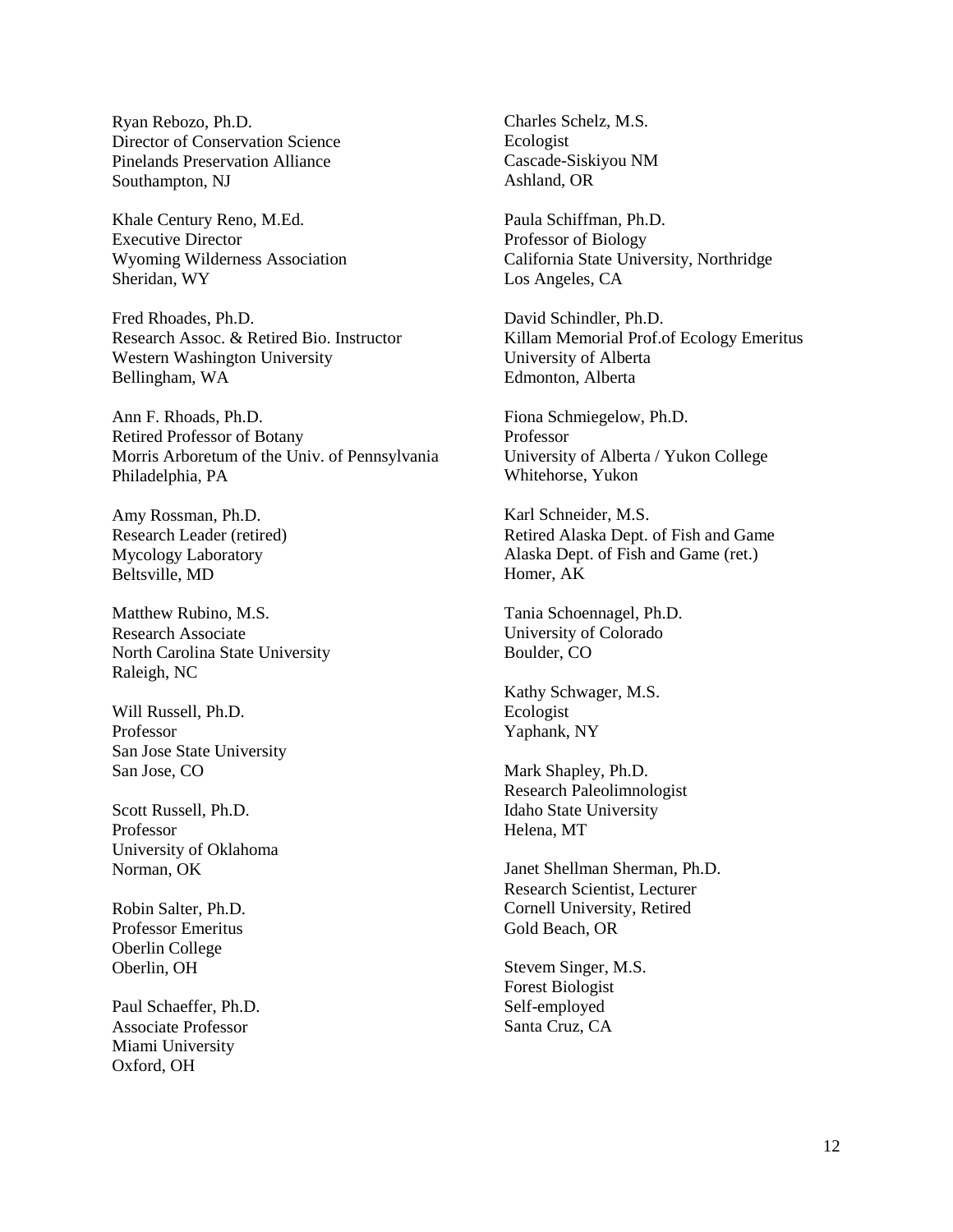Thomas Sisk, Ph.D. Olajos-Goslow Chair of Env. Science Northern Arizona University Flagstaff, AZ

Diana Six, Ph.D. Professor of Forest Entomology and Pathology Franke College of Forestry and Conservation Missoula, MT

Candan Soykan, Ph.D. San Francisco, CA

Timothy Spira, Ph.D. Emeritus Professor, Biological Sciences Clemson University Clemson, SC

Trygve Steen, Ph.D. Forest Ecology Professor Portland State University Portland, OR

Alan Stemler, Ph.D. Professor Emeritus University of California - Davis Davis, CA

Richard Strathmann, Ph.D. Professor Emeritus Friday Harbor, WA

James Strittholt, Ph.D. President and Executive Director Conservation Biology Institute Corvallis, OR

Susan Swensen, Ph.D. Professor Ithaca, NY

Michael Swift, Ph.D. Assistant Professor Emeritus of Biology St. Olaf Colege Northfield, MN

John Terborgh, Ph.D. Professor Emeritus Duke University, University of Florida Gainesville, FL

Stephen Tettelbach, Ph.D. Professor of Biology Long Island University Brookville, NY

Chant Thomas, M.S. **Director** Dakubetede Env. Education Programs Jacksonville, OR

Pepper Trail, Ph.D. Ornithologist Ashland, OR

Vicki Tripoli, Ph.D. Environmental Scientist Moorpark, CA

Walter Tschinkel, Ph.D. Professor Emeritus Florida State University Tallahassee, FL

Mary Tyler, Ph.D. Professor of Zoology University of Maine Orono, ME

Rick Van de Poll, Ph.D. Principal Ecosystem Management Consultants Center Sandwich, NH

Mike Vandeman, Ph.D. San Ramon, CA

Thomas Veblen, Ph.D. Distinguished Professor University of Colorado Boulder Boulder, CO

John Vickery, M.S. Natural Areas Specialist Denver Natural Areas Denver, CO

Marlene Wagner, M.S. Ph.D. Candidate Simon Fraser University Petersburg, AK